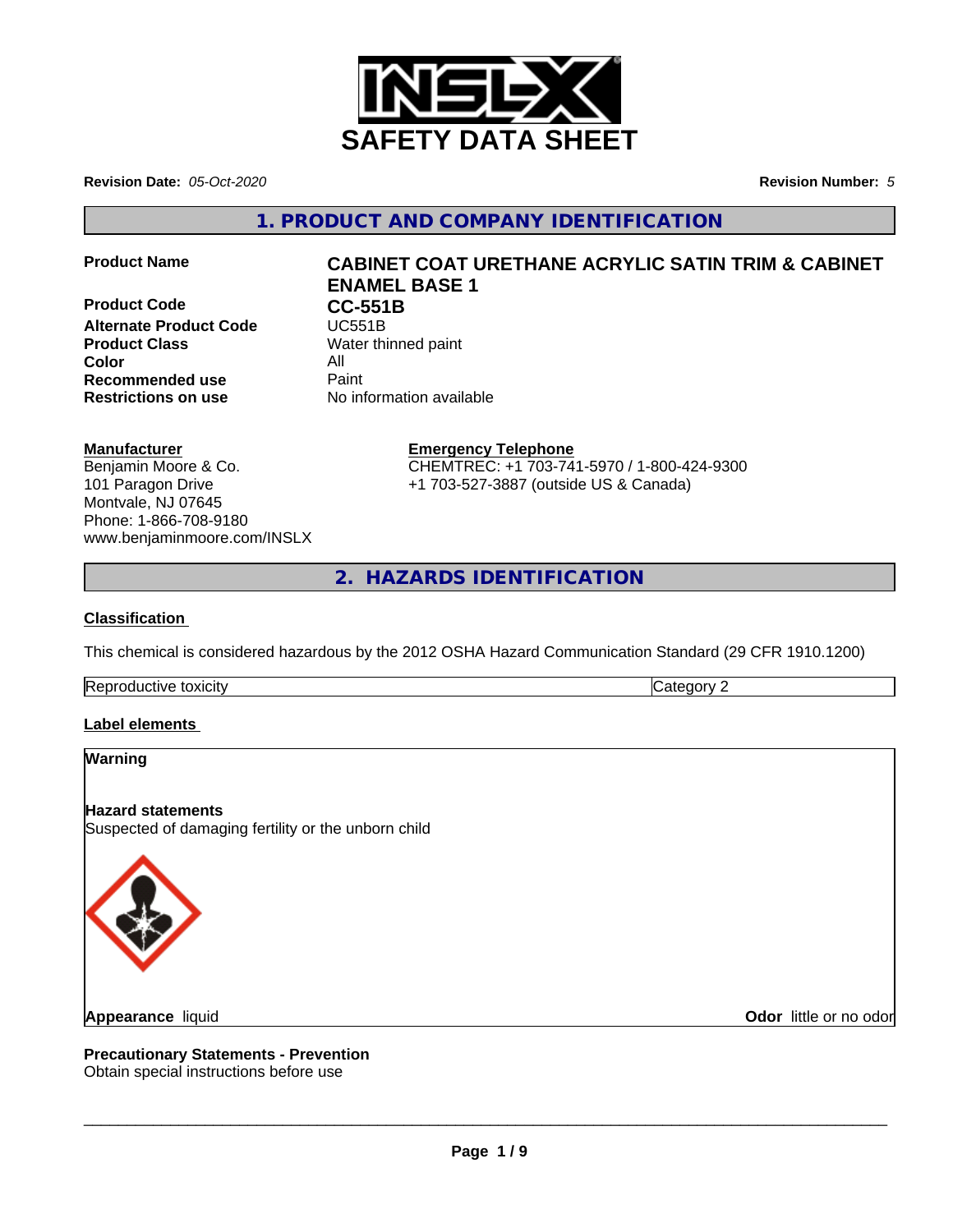Do not handle until all safety precautions have been read and understood Use personal protective equipment as required

#### **Precautionary Statements - Response**

IF exposed or concerned: Get medical advice/attention

## **Precautionary Statements - Storage**

Store locked up

## **Precautionary Statements - Disposal**

Dispose of contents/container to an approved waste disposal plant

## **Hazards not otherwise classified (HNOC)**

Not applicable

## **Other information**

No information available

 **WARNING:** This product contains isothiazolinone compounds at levels of <0.1%. These substances are biocides commonly found in most paints and a variety of personal care products as a preservative. Certain individuals may be sensitive or allergic to these substances, even at low levels.

## **3. COMPOSITION INFORMATION ON COMPONENTS**

| <b>Chemical name</b> | <b>CAS No.</b> | Weight-%    |
|----------------------|----------------|-------------|
| Titanium dioxide     | 13463-67-7     | $25 - 30$   |
| Nepheline svenite    | 37244-96-5     | - 5         |
| Silica amorphous     | 7631-86-9      | - 5         |
| Ammonia              | 7664-41-7      | $0.1 - 0.5$ |
| Trimethylolpropane   | 77-99-6        | $0.1 - 0.5$ |

|                                                  | 4. FIRST AID MEASURES                                                                                    |
|--------------------------------------------------|----------------------------------------------------------------------------------------------------------|
| <b>General Advice</b>                            | No hazards which require special first aid measures.                                                     |
| <b>Eye Contact</b>                               | Rinse thoroughly with plenty of water for at least 15 minutes and consult a<br>physician.                |
| <b>Skin Contact</b>                              | Wash off immediately with soap and plenty of water while removing all<br>contaminated clothes and shoes. |
| <b>Inhalation</b>                                | Move to fresh air. If symptoms persist, call a physician.                                                |
| Ingestion                                        | Clean mouth with water and afterwards drink plenty of water. Consult a physician<br>if necessary.        |
| <b>Most Important</b><br><b>Symptoms/Effects</b> | None known.                                                                                              |
| <b>Notes To Physician</b>                        | Treat symptomatically.                                                                                   |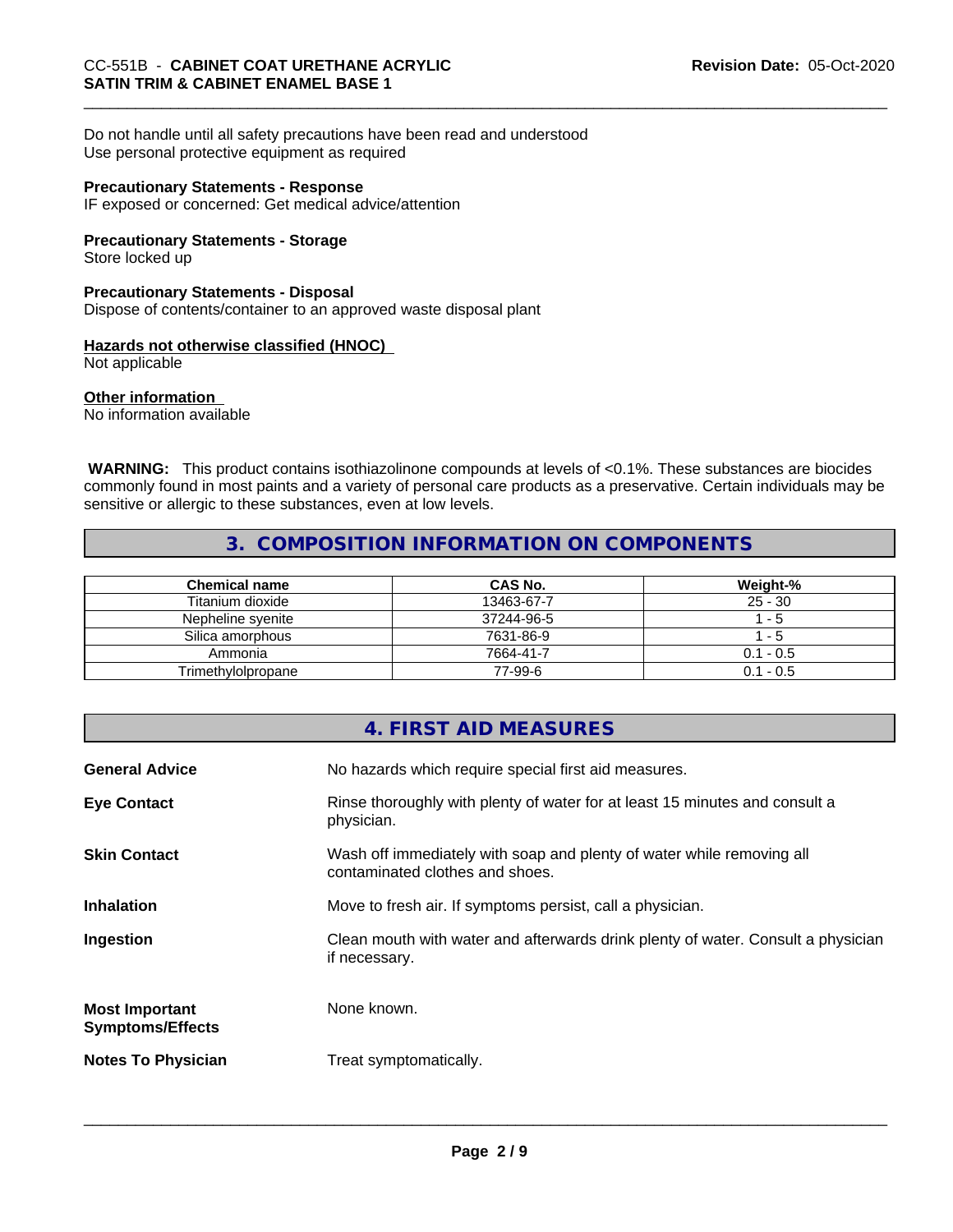# **5. FIRE-FIGHTING MEASURES**

| <b>Suitable Extinguishing Media</b>                                              | Use extinguishing measures that are appropriate to local<br>circumstances and the surrounding environment.                                   |
|----------------------------------------------------------------------------------|----------------------------------------------------------------------------------------------------------------------------------------------|
| Protective equipment and precautions for firefighters                            | As in any fire, wear self-contained breathing apparatus<br>pressure-demand, MSHA/NIOSH (approved or equivalent)<br>and full protective gear. |
| <b>Specific Hazards Arising From The Chemical</b>                                | Closed containers may rupture if exposed to fire or<br>extreme heat.                                                                         |
| Sensitivity to mechanical impact                                                 | No.                                                                                                                                          |
| Sensitivity to static discharge                                                  | No.                                                                                                                                          |
| <b>Flash Point Data</b><br>Flash point (°F)<br>Flash Point (°C)<br><b>Method</b> | Not applicable<br>Not applicable<br>Not applicable                                                                                           |
| <b>Flammability Limits In Air</b>                                                |                                                                                                                                              |
| Lower flammability limit:<br><b>Upper flammability limit:</b>                    | Not applicable<br>Not applicable                                                                                                             |
| <b>NFPA</b><br>Health: 2<br><b>Flammability: 0</b>                               | <b>Instability: 0</b><br><b>Special: Not Applicable</b>                                                                                      |
| <b>NFPA Legend</b>                                                               |                                                                                                                                              |

- 0 Not Hazardous
- 1 Slightly
- 2 Moderate
- 3 High
- 4 Severe

*The ratings assigned are only suggested ratings, the contractor/employer has ultimate responsibilities for NFPA ratings where this system is used.*

*Additional information regarding the NFPA rating system is available from the National Fire Protection Agency (NFPA) at www.nfpa.org.*

## **6. ACCIDENTAL RELEASE MEASURES**

| <b>Personal Precautions</b>      | Avoid contact with skin, eyes and clothing. Ensure adequate ventilation.                             |
|----------------------------------|------------------------------------------------------------------------------------------------------|
| <b>Other Information</b>         | Prevent further leakage or spillage if safe to do so.                                                |
| <b>Environmental precautions</b> | See Section 12 for additional Ecological Information.                                                |
| <b>Methods for Cleaning Up</b>   | Soak up with inert absorbent material. Sweep up and shovel into suitable<br>containers for disposal. |
|                                  |                                                                                                      |

**7. HANDLING AND STORAGE**

Handling **Handling** Avoid contact with skin, eyes and clothing. Avoid breathing vapors, spray mists or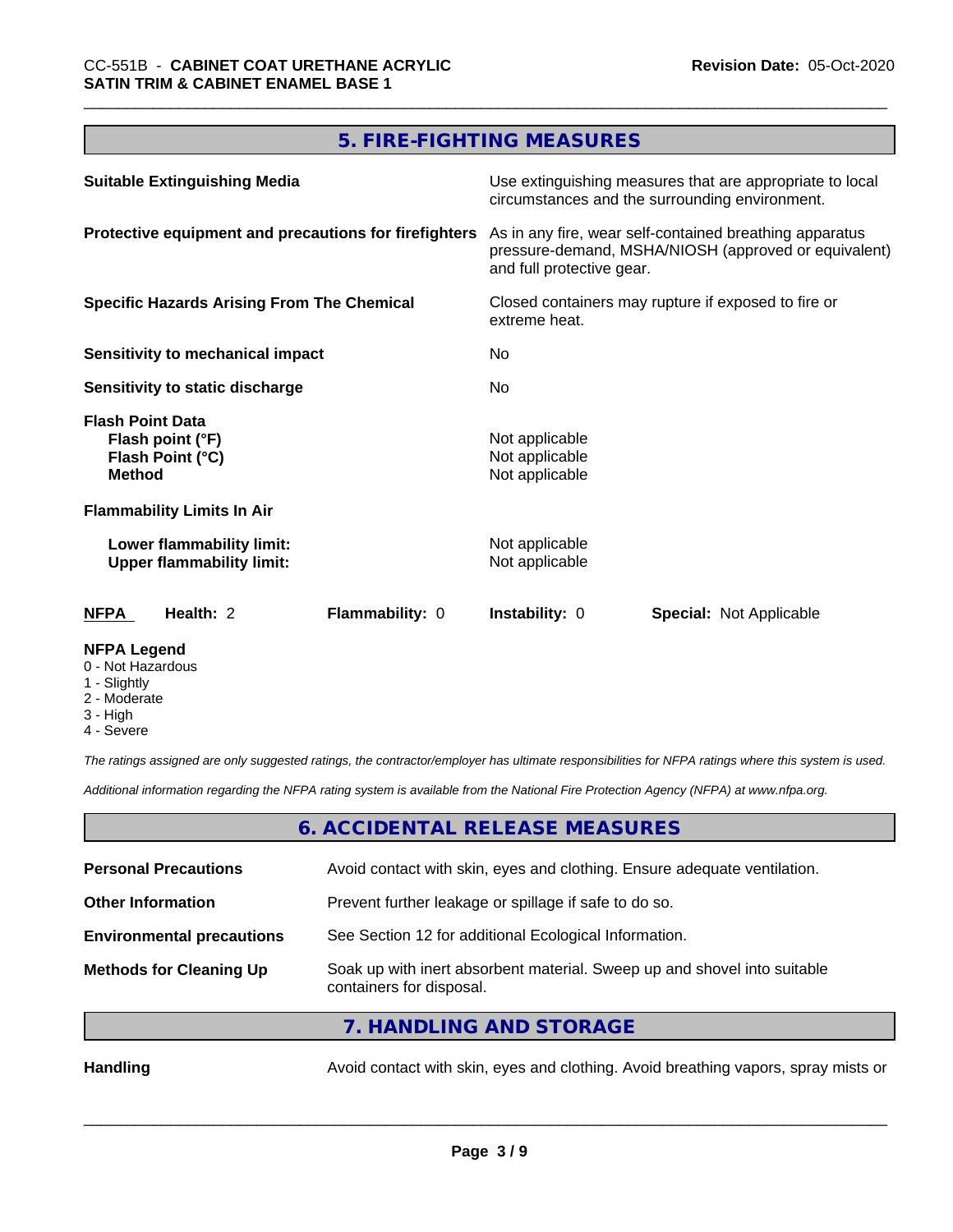sanding dust. In case of insufficient ventilation, wear suitable respiratory equipment.

#### **Storage** Keep container tightly closed. Keep out of the reach of children.

**Incompatible Materials** No information available

## **8. EXPOSURE CONTROLS/PERSONAL PROTECTION**

#### **Exposure Limits**

| <b>Chemical name</b> | <b>ACGIH TLV</b>         | <b>OSHA PEL</b>           |
|----------------------|--------------------------|---------------------------|
| Titanium dioxide     | TWA: $10 \text{ mg/m}^3$ | 15 mg/m $3$ - TWA         |
| Silica amorphous     | N/E                      | 20 mppcf - TWA            |
| Ammonia              | STEL: 35 ppm             | 50 ppm - TWA              |
|                      | TWA: 25 ppm              | $35 \text{ mg/m}^3$ - TWA |

## **Legend**

ACGIH - American Conference of Governmental Industrial Hygienists Exposure Limits OSHA - Occupational Safety & Health Administration Exposure Limits N/E - Not Established

**Engineering Measures** Ensure adequate ventilation, especially in confined areas.

clothing before re-use. Wash thoroughly after handling.

#### **Personal Protective Equipment**

| <b>Eye/Face Protection</b>    | Safety glasses with side-shields.                                        |
|-------------------------------|--------------------------------------------------------------------------|
| <b>Skin Protection</b>        | Protective gloves and impervious clothing.                               |
| <b>Respiratory Protection</b> | In case of insufficient ventilation wear suitable respiratory equipment. |
| <b>Hygiene Measures</b>       | Avoid contact with skin, eyes and clothing. Remove and wash contaminated |

## **9. PHYSICAL AND CHEMICAL PROPERTIES**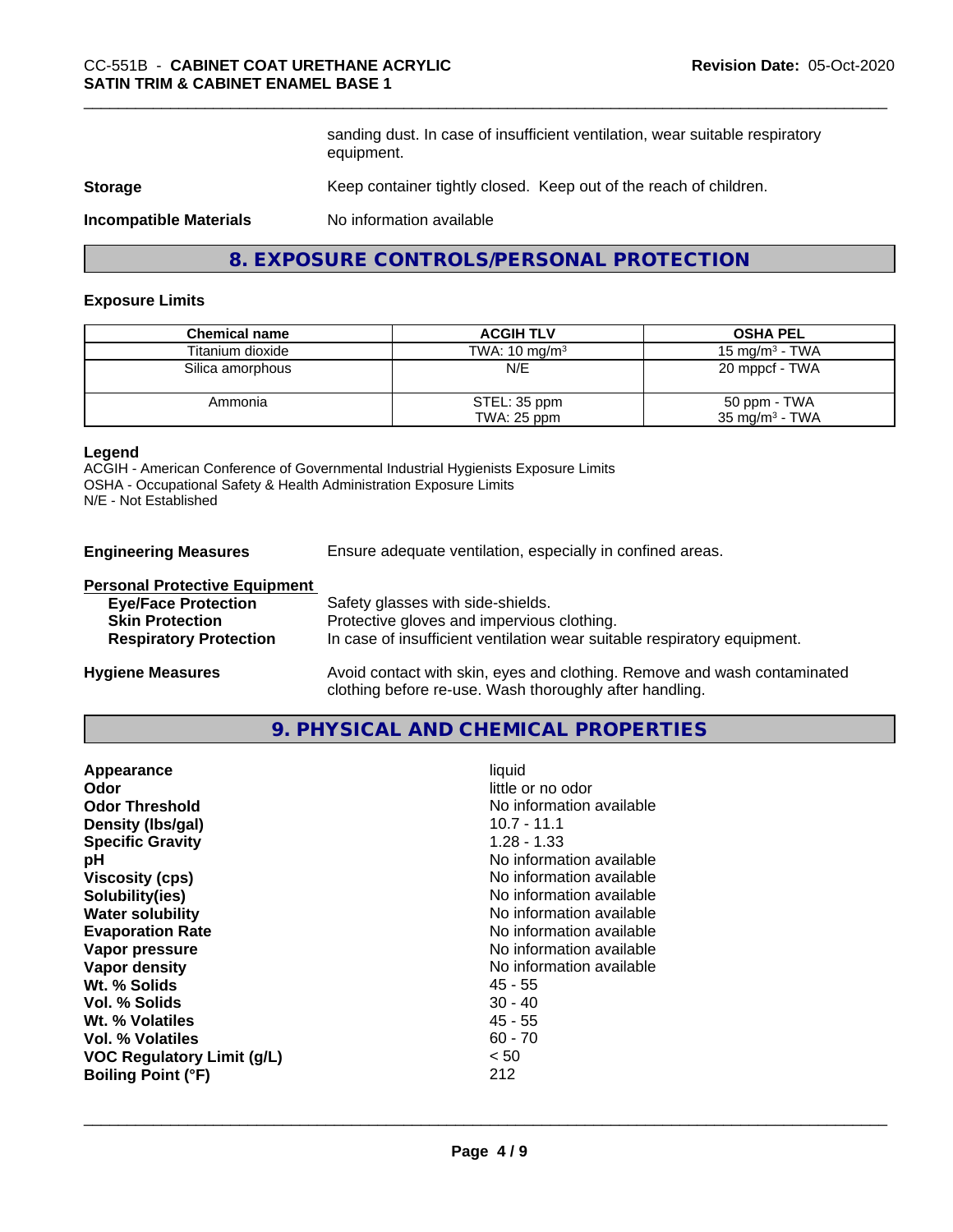**Boiling Point (°C)** 100<br> **Preezing point (°F)** 22 **Freezing point (°F)** 32 **Freezing Point (°C)** 0<br> **Flash point (°F)** 0<br>
Not applicable **Flash point (°F)**<br> **Flash Point (°C)**<br> **Flash Point (°C)**<br> **C Flash Point (°C)**<br>Method **Flammability (solid, gas)**<br> **Upper flammability limit:**<br>
Upper flammability limit: **Upper flammability limit:**<br> **Lower flammability limit:**<br>
Not applicable<br>
Not applicable **Lower flammability limit:**<br> **Autoignition Temperature (°F)** Not applicable Not applicable **Autoignition Temperature (°F)**<br> **Autoignition Temperature (°C)** No information available **Autoignition Temperature (°C) Decomposition Temperature (°F)** No information available **Decomposition Temperature (°C)** No information available **Revision Date:** 05-Oct-2020

**Not applicable**<br>**Not applicable No information available** 

## **10. STABILITY AND REACTIVITY**

| <b>Reactivity</b>                         | Not Applicable                           |
|-------------------------------------------|------------------------------------------|
| <b>Chemical Stability</b>                 | Stable under normal conditions.          |
| <b>Conditions to avoid</b>                | Prevent from freezing.                   |
| <b>Incompatible Materials</b>             | No materials to be especially mentioned. |
| <b>Hazardous Decomposition Products</b>   | None under normal use.                   |
| <b>Possibility of hazardous reactions</b> | None under normal conditions of use.     |

# **11. TOXICOLOGICAL INFORMATION**

| <b>Product Information</b>                                                                 |                                                                                                                                                                                               |  |
|--------------------------------------------------------------------------------------------|-----------------------------------------------------------------------------------------------------------------------------------------------------------------------------------------------|--|
| Information on likely routes of exposure                                                   |                                                                                                                                                                                               |  |
| <b>Principal Routes of Exposure</b>                                                        | Eye contact, skin contact and inhalation.                                                                                                                                                     |  |
| <b>Acute Toxicity</b>                                                                      |                                                                                                                                                                                               |  |
| <b>Product Information</b>                                                                 | No information available                                                                                                                                                                      |  |
|                                                                                            | Symptoms related to the physical, chemical and toxicological characteristics                                                                                                                  |  |
| <b>Symptoms</b>                                                                            | No information available                                                                                                                                                                      |  |
| Delayed and immediate effects as well as chronic effects from short and long-term exposure |                                                                                                                                                                                               |  |
| Eye contact<br><b>Skin contact</b><br><b>Inhalation</b>                                    | May cause slight irritation.<br>Substance may cause slight skin irritation. Prolonged or repeated contact may dry<br>skin and cause irritation.<br>May cause irritation of respiratory tract. |  |
| Ingestion<br><b>Sensitization</b>                                                          | Ingestion may cause gastrointestinal irritation, nausea, vomiting and diarrhea.<br>No information available                                                                                   |  |
|                                                                                            |                                                                                                                                                                                               |  |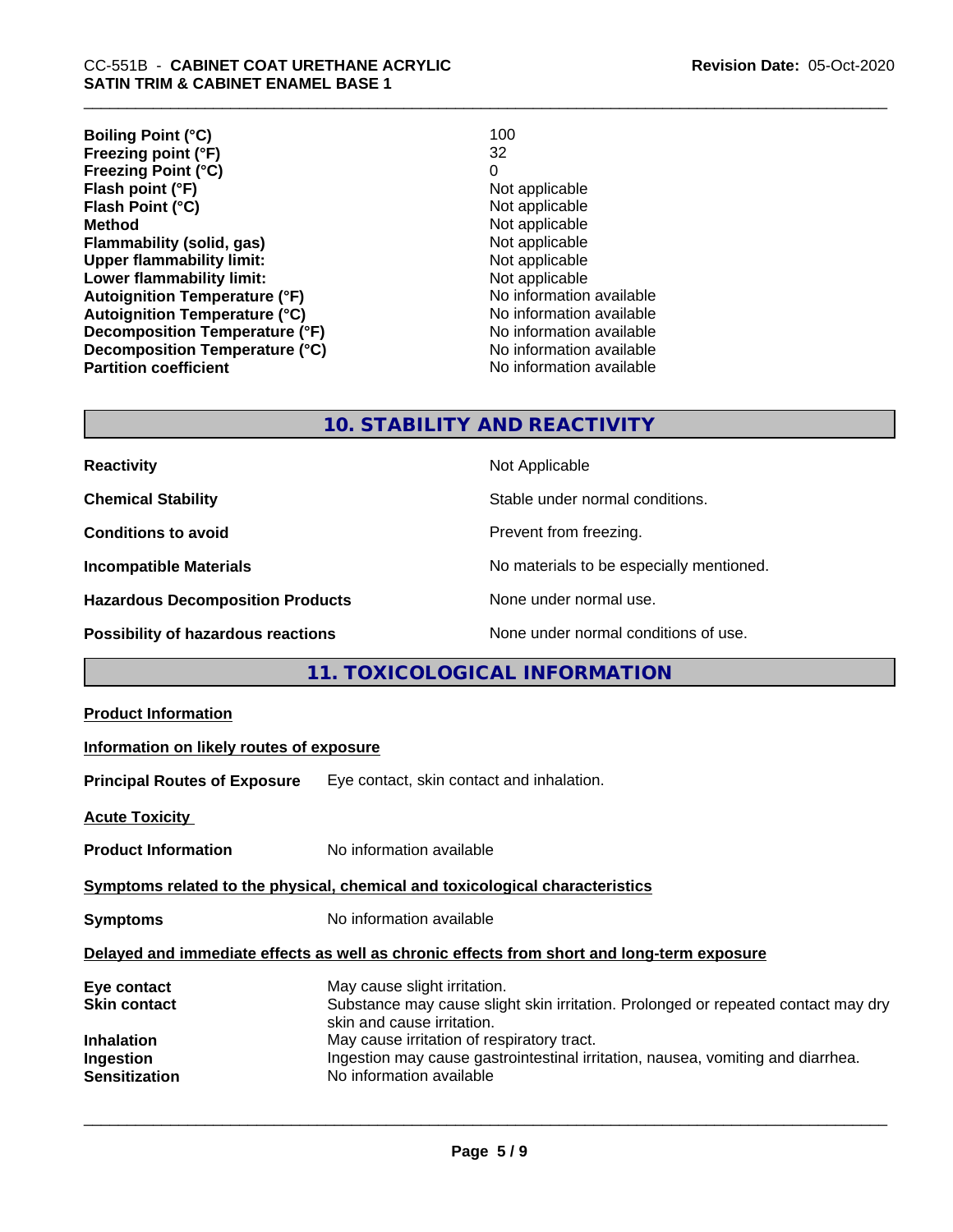| <b>Neurological Effects</b>     | No information available.                                                       |
|---------------------------------|---------------------------------------------------------------------------------|
| <b>Mutagenic Effects</b>        | No information available.                                                       |
| <b>Reproductive Effects</b>     | Possible risk of impaired fertility. Possible risk of harm to the unborn child. |
| <b>Developmental Effects</b>    | No information available.                                                       |
| <b>Target organ effects</b>     | No information available.                                                       |
| <b>STOT - single exposure</b>   | No information available.                                                       |
| <b>STOT - repeated exposure</b> | No information available.                                                       |
| Other adverse effects           | No information available.                                                       |
| <b>Aspiration Hazard</b>        | No information available                                                        |

## **Numerical measures of toxicity**

#### **The following values are calculated based on chapter 3.1 of the GHS document**

| ATEmix (oral)                        | 36829 mg/kg  |
|--------------------------------------|--------------|
| <b>ATEmix (dermal)</b>               | 145954 mg/kg |
| <b>ATEmix (inhalation-dust/mist)</b> | 359.7 mg/L   |

#### **Component Information**

| Chemical name                  | Oral LD50                                      | Dermal LD50             | Inhalation LC50         |
|--------------------------------|------------------------------------------------|-------------------------|-------------------------|
| Titanium dioxide<br>13463-67-7 | $> 10000$ mg/kg (Rat)                          |                         |                         |
| Silica amorphous<br>7631-86-9  | $= 7900$ mg/kg (Rat)                           | $>$ 2000 mg/kg (Rabbit) | $> 2.2$ mg/L (Rat) 1 h  |
| Ammonia<br>7664-41-7           | $=$ 350 mg/kg (Rat)                            |                         | $= 2000$ ppm (Rat) 4 h  |
| Trimethylolpropane<br>77-99-6  | $= 14100$ mg/kg (Rat)<br>$= 14000$ mg/kg (Rat) |                         | $> 0.29$ mg/L (Rat) 4 h |

## **Chronic Toxicity**

## **Carcinogenicity**

*The information below indicateswhether each agency has listed any ingredient as a carcinogen:.*

| <b>Chemical name</b>          | <b>IARC</b>          | <b>NTP</b> | <b>OSHA</b>    |
|-------------------------------|----------------------|------------|----------------|
|                               | 2B<br>Possible Human |            | Listed<br>____ |
| .<br>n dioxide.<br>. Titanıum | Carcinogen           |            |                |

• Although IARC has classified titanium dioxide as possibly carcinogenic to humans (2B), their summary concludes: "No significant exposure to titanium dioxide is thought to occur during the use of products in which titanium dioxide is bound to other materials, such as paint."

#### **Legend**

IARC - International Agency for Research on Cancer NTP - National Toxicity Program OSHA - Occupational Safety & Health Administration

**12. ECOLOGICAL INFORMATION**

## **Ecotoxicity Effects**

The environmental impact of this product has not been fully investigated.

## **Product Information**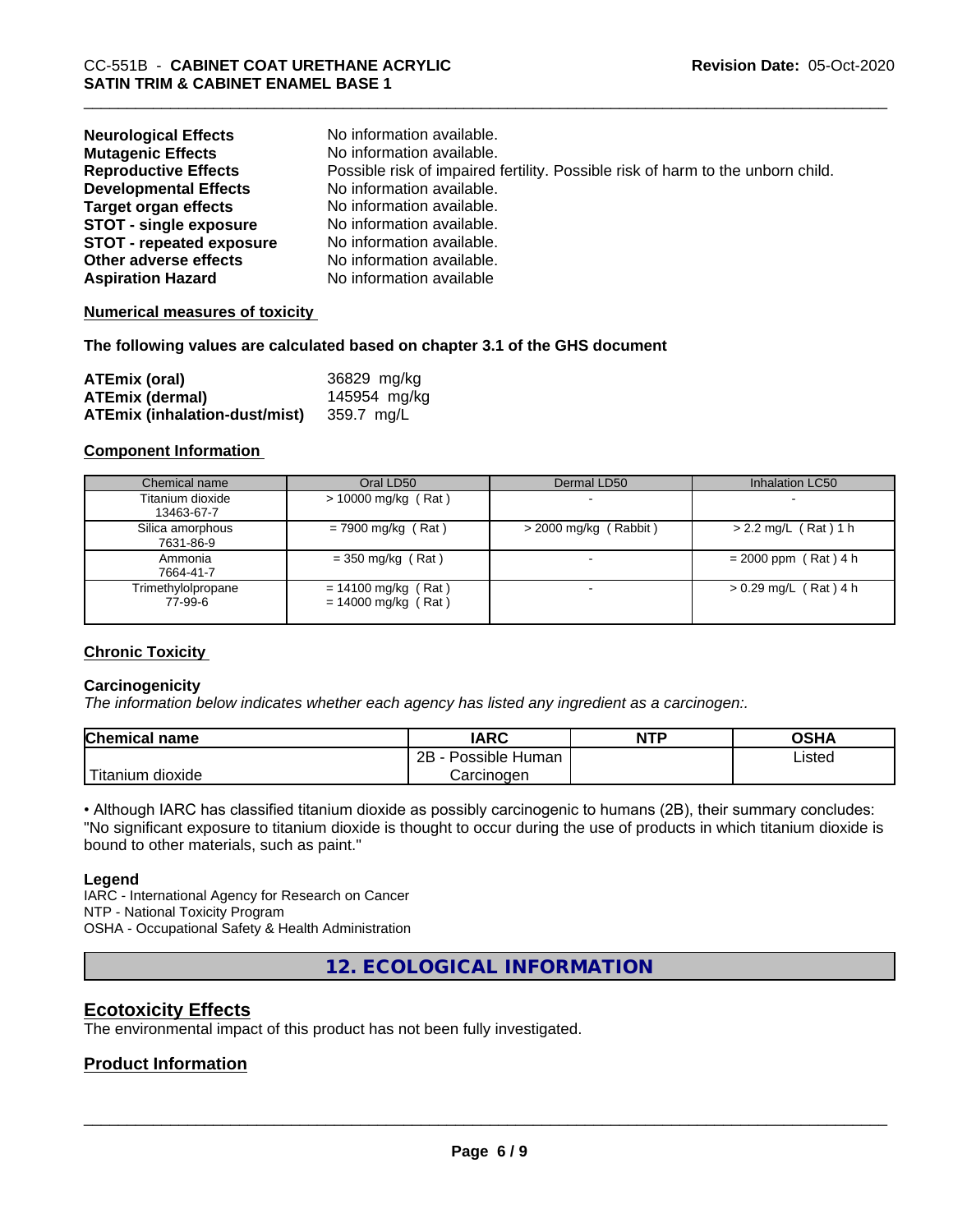## **Acute Toxicity to Fish**

No information available

## **Acute Toxicity to Aquatic Invertebrates**

No information available

#### **Acute Toxicity to Aquatic Plants** No information available

## **Persistence / Degradability**

No information available.

## **Bioaccumulation**

There is no data for this product.

#### **Mobility in Environmental Media** No information available.

**Ozone** No information available

## **Component Information**

## **Acute Toxicity to Fish**

Titanium dioxide  $LC50:$  > 1000 mg/L (Fathead Minnow - 96 hr.)

## **Acute Toxicity to Aquatic Invertebrates**

No information available

## **Acute Toxicity to Aquatic Plants**

No information available

|                              | 13. DISPOSAL CONSIDERATIONS                                                                                                                                                                                               |
|------------------------------|---------------------------------------------------------------------------------------------------------------------------------------------------------------------------------------------------------------------------|
| <b>Waste Disposal Method</b> | Dispose of in accordance with federal, state, and local regulations. Local<br>requirements may vary, consult your sanitation department or state-designated<br>environmental protection agency for more disposal options. |
|                              | 14. TRANSPORT INFORMATION                                                                                                                                                                                                 |
| <b>DOT</b>                   | Not regulated                                                                                                                                                                                                             |
| <b>ICAO/IATA</b>             | Not regulated                                                                                                                                                                                                             |
| <b>IMDG/IMO</b>              | Not regulated                                                                                                                                                                                                             |
|                              | <b>15. REGULATORY INFORMATION</b>                                                                                                                                                                                         |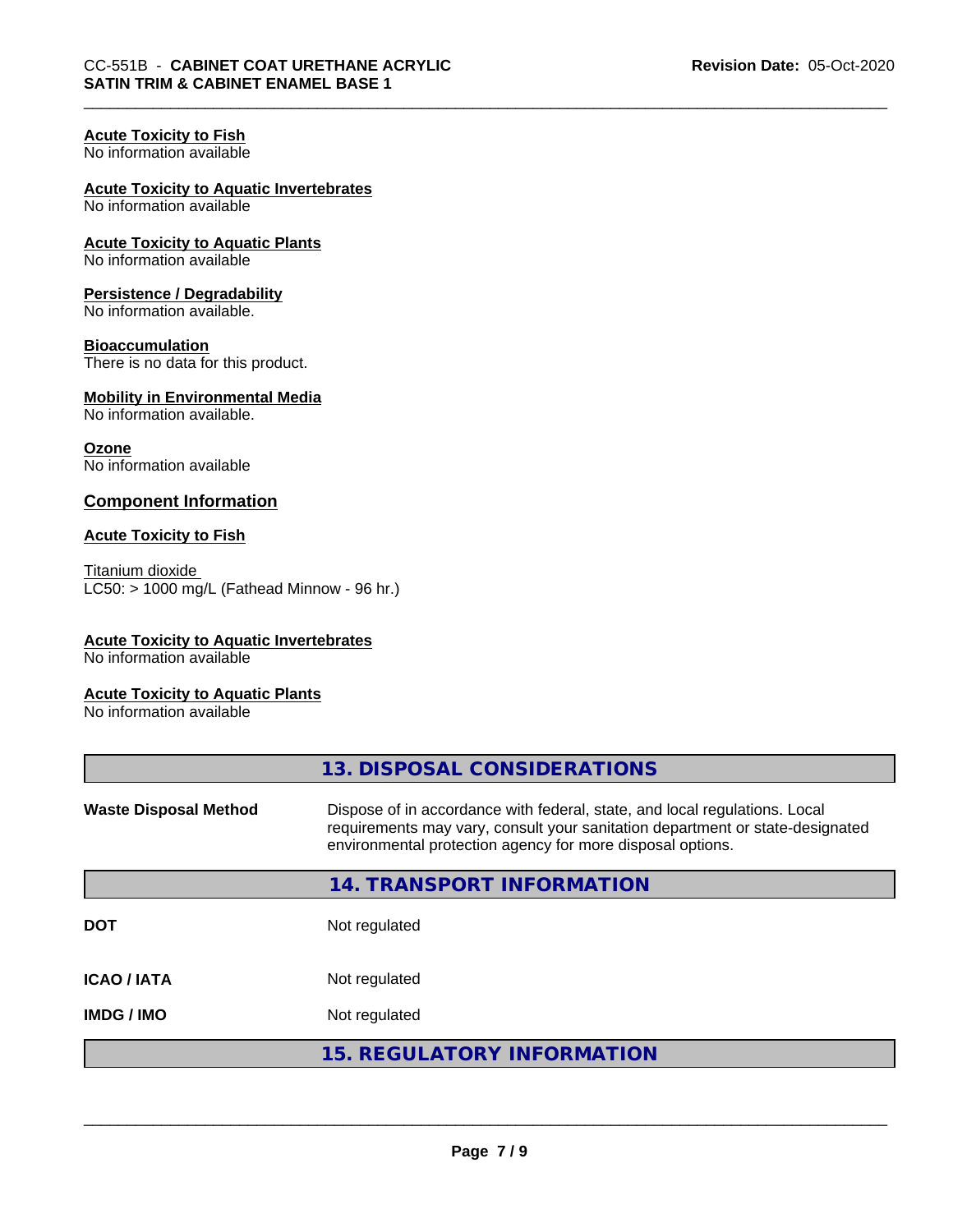## **International Inventories**

| <b>TSCA: United States</b> | Yes - All components are listed or exempt. |
|----------------------------|--------------------------------------------|
| <b>DSL: Canada</b>         | Yes - All components are listed or exempt. |

## **Federal Regulations**

#### **SARA 311/312 hazardous categorization**

| Acute health hazard               | Nο  |
|-----------------------------------|-----|
| Chronic Health Hazard             | Yes |
| Fire hazard                       | Nο  |
| Sudden release of pressure hazard | N٥  |
| Reactive Hazard                   | N٥  |

#### **SARA 313**

Section 313 of Title III of the Superfund Amendments and Reauthorization Act of 1986 (SARA). This product contains a chemical or chemicals which are subject to the reporting requirements of the Act and Title 40 of the Code of Federal Regulations, Part 372:

*None*

#### **Clean Air Act,Section 112 Hazardous Air Pollutants (HAPs) (see 40 CFR 61)**

This product contains the following HAPs:

*None*

## **US State Regulations**

## **California Proposition 65**

**A WARNING:** Cancer and Reproductive Harm– www.P65warnings.ca.gov

#### **State Right-to-Know**

| <b>Chemical name</b>   | Mas<br>ssachusetts | <b>Jersev</b><br>New | Pennsvlvania |
|------------------------|--------------------|----------------------|--------------|
| ı dioxide<br>l itanium |                    |                      |              |
| Silica<br>ເ amorphous  |                    |                      |              |

**Legend**

X - Listed

## **16. OTHER INFORMATION**

**HMIS** - **Health:** 2\* **Flammability:** 0 **Reactivity:** 0 **PPE:** -

 $\overline{\phantom{a}}$  ,  $\overline{\phantom{a}}$  ,  $\overline{\phantom{a}}$  ,  $\overline{\phantom{a}}$  ,  $\overline{\phantom{a}}$  ,  $\overline{\phantom{a}}$  ,  $\overline{\phantom{a}}$  ,  $\overline{\phantom{a}}$  ,  $\overline{\phantom{a}}$  ,  $\overline{\phantom{a}}$  ,  $\overline{\phantom{a}}$  ,  $\overline{\phantom{a}}$  ,  $\overline{\phantom{a}}$  ,  $\overline{\phantom{a}}$  ,  $\overline{\phantom{a}}$  ,  $\overline{\phantom{a}}$ 

#### **HMIS Legend**

- 0 Minimal Hazard
- 1 Slight Hazard
- 2 Moderate Hazard